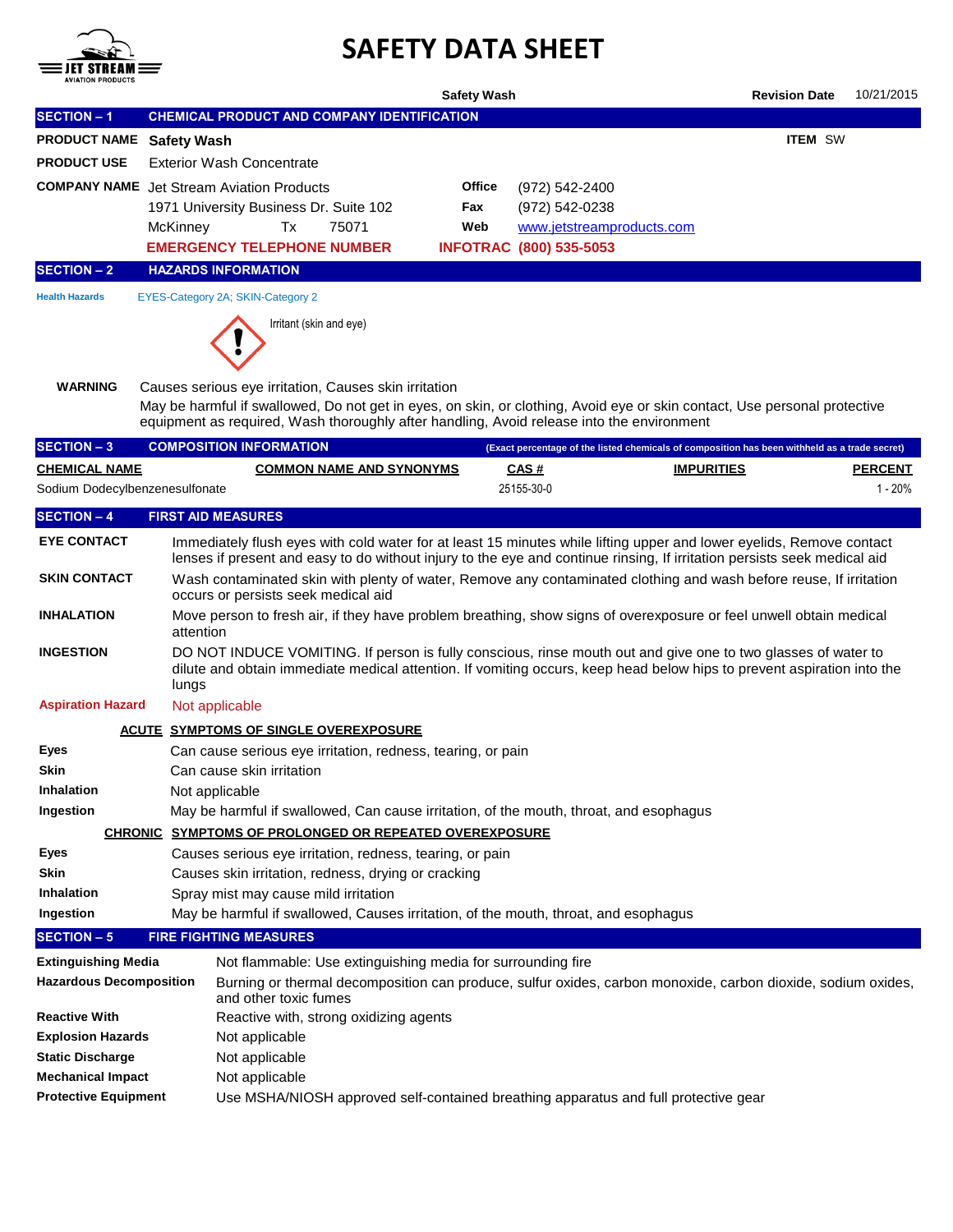| <b>SECTION - 6</b>                                                                                                    |                   | <b>ACCIDENTAL RELEASE MEASURES</b>                                                                                                                                                                    |                                                  |                                                               |                            |                                          |                      |  |  |  |  |  |
|-----------------------------------------------------------------------------------------------------------------------|-------------------|-------------------------------------------------------------------------------------------------------------------------------------------------------------------------------------------------------|--------------------------------------------------|---------------------------------------------------------------|----------------------------|------------------------------------------|----------------------|--|--|--|--|--|
| <b>Emergency Procedures</b>                                                                                           |                   | Warn personnel of spill                                                                                                                                                                               |                                                  |                                                               |                            |                                          |                      |  |  |  |  |  |
| <b>Personal Precautions</b>                                                                                           |                   | Avoid slipping on spilled product                                                                                                                                                                     |                                                  |                                                               |                            |                                          |                      |  |  |  |  |  |
| <b>Protective Equipment</b>                                                                                           |                   |                                                                                                                                                                                                       | Safety Glasses, Chemical Gloves and Rubber Boots |                                                               |                            |                                          |                      |  |  |  |  |  |
| <b>Containment</b><br>Use rags or towels to prevent spill from spreading, Prevent spill from entering the environment |                   |                                                                                                                                                                                                       |                                                  |                                                               |                            |                                          |                      |  |  |  |  |  |
| <b>Clean Up Procedures</b>                                                                                            |                   | Small Spills: Use wet vacuum or mop and wringer to pick up spilled material then mop area with clean water                                                                                            |                                                  |                                                               |                            |                                          |                      |  |  |  |  |  |
|                                                                                                                       |                   | Large Spills: Absorb spill with inert material (e.g., dry sand or earth), then place in a chemical waste container                                                                                    |                                                  |                                                               |                            |                                          |                      |  |  |  |  |  |
|                                                                                                                       |                   |                                                                                                                                                                                                       |                                                  | Vacuum or sweep up material and place in a disposal container |                            |                                          |                      |  |  |  |  |  |
| <b>Disposal</b>                                                                                                       |                   | Dispose of material in accordance with all State and Federal Guidelines and Regulations                                                                                                               |                                                  |                                                               |                            |                                          |                      |  |  |  |  |  |
| <b>SECTION - 7</b>                                                                                                    |                   | <b>HANDLING AND STORAGE</b>                                                                                                                                                                           |                                                  |                                                               |                            |                                          |                      |  |  |  |  |  |
| Handling                                                                                                              |                   | Keep away from incompatible materials, Use appropriate safety equipment, Avoid eye and skin contact, May be<br>harmful if swallowed, Wash thoroughly after handling, Avoid release to the environment |                                                  |                                                               |                            |                                          |                      |  |  |  |  |  |
| <b>Storage</b>                                                                                                        |                   | KEEP OUT OF REACH OF CHILDREN, Keep container closed when not in use, Store away from incompatible                                                                                                    |                                                  |                                                               |                            |                                          |                      |  |  |  |  |  |
|                                                                                                                       |                   | materials                                                                                                                                                                                             |                                                  |                                                               |                            |                                          |                      |  |  |  |  |  |
| <b>Incompatible Materials</b>                                                                                         |                   | Incompatible with, strong oxidizing agents                                                                                                                                                            |                                                  |                                                               |                            |                                          |                      |  |  |  |  |  |
| <b>SECTION - 8</b>                                                                                                    |                   | <b>EXPOSURE CONTROLS / PERSONAL PROTECTION</b>                                                                                                                                                        |                                                  |                                                               |                            |                                          |                      |  |  |  |  |  |
| <u>EXPOSURE LIMITS</u>                                                                                                |                   |                                                                                                                                                                                                       |                                                  |                                                               |                            |                                          | Significant          |  |  |  |  |  |
| <b>CHEMICAL NAME</b>                                                                                                  |                   | <b>ACGIH (TWA8)</b>                                                                                                                                                                                   | <b>ACGIH (STEL)</b>                              | <b>OSHA PEL (TWA 8)</b>                                       |                            | <b>OSHA (CEIL)</b>                       | <b>Exposure</b>      |  |  |  |  |  |
| Sodium Dodecylbenzenesulfonate                                                                                        |                   | None Established                                                                                                                                                                                      |                                                  |                                                               |                            |                                          |                      |  |  |  |  |  |
| <b>PERSONAL PROTECTIVE EQUIPMENT</b>                                                                                  |                   |                                                                                                                                                                                                       |                                                  |                                                               |                            |                                          |                      |  |  |  |  |  |
|                                                                                                                       |                   |                                                                                                                                                                                                       |                                                  |                                                               |                            |                                          |                      |  |  |  |  |  |
|                                                                                                                       |                   |                                                                                                                                                                                                       |                                                  |                                                               |                            |                                          |                      |  |  |  |  |  |
|                                                                                                                       |                   |                                                                                                                                                                                                       |                                                  |                                                               |                            |                                          |                      |  |  |  |  |  |
|                                                                                                                       |                   |                                                                                                                                                                                                       |                                                  |                                                               |                            |                                          |                      |  |  |  |  |  |
| Chemical Safety Glasses,                                                                                              |                   | Impervious<br><b>Chemical Gloves</b>                                                                                                                                                                  |                                                  |                                                               |                            | Eye Wash                                 |                      |  |  |  |  |  |
| Goggles or Face Shield                                                                                                |                   |                                                                                                                                                                                                       |                                                  |                                                               |                            | (Recommended)                            |                      |  |  |  |  |  |
|                                                                                                                       |                   |                                                                                                                                                                                                       |                                                  |                                                               |                            |                                          |                      |  |  |  |  |  |
| <u>Ventilation</u>                                                                                                    |                   |                                                                                                                                                                                                       |                                                  |                                                               |                            | <b>HMIS HAZARD RATINGS</b>               |                      |  |  |  |  |  |
| <b>General Ventilation</b>                                                                                            |                   |                                                                                                                                                                                                       |                                                  |                                                               |                            | Health                                   | $\overline{2}$       |  |  |  |  |  |
|                                                                                                                       |                   |                                                                                                                                                                                                       |                                                  |                                                               |                            | <b>Flammability</b><br><b>Reactivity</b> | $\bf{0}$<br>$\bf{0}$ |  |  |  |  |  |
|                                                                                                                       |                   |                                                                                                                                                                                                       |                                                  |                                                               | <b>Personal Protection</b> |                                          | в                    |  |  |  |  |  |
| <b>SECTION - 9</b>                                                                                                    |                   | PHYSICAL AND CHEMICAL PROPERTIES                                                                                                                                                                      |                                                  |                                                               |                            |                                          |                      |  |  |  |  |  |
| <b>Flash Point</b>                                                                                                    |                   | > 93.3°C (200°F) - TAG Closed Cup                                                                                                                                                                     |                                                  | <b>Specific Gravity / Density</b>                             | 1.0                        |                                          |                      |  |  |  |  |  |
| <b>Flammable Limits</b>                                                                                               | <b>NA</b>         |                                                                                                                                                                                                       | $pH (= 0.3)$                                     |                                                               | 8.0                        |                                          |                      |  |  |  |  |  |
| <b>Auto-Ignition Temp.</b>                                                                                            | NА                |                                                                                                                                                                                                       | <b>Viscosity</b>                                 |                                                               | <b>ND</b>                  |                                          |                      |  |  |  |  |  |
| <b>Physical State</b>                                                                                                 |                   | Viscous Liquid                                                                                                                                                                                        | <b>Freeze Point</b>                              |                                                               | <b>ND</b>                  |                                          |                      |  |  |  |  |  |
| Appearance                                                                                                            | Blue              |                                                                                                                                                                                                       | <b>Boiling Point</b>                             |                                                               | <b>ND</b>                  |                                          |                      |  |  |  |  |  |
| Odor<br><b>Odor Threshold</b>                                                                                         | Wintergreen<br>ND |                                                                                                                                                                                                       |                                                  | <b>Vapor Density (air=1)</b>                                  | <b>ND</b><br><b>ND</b>     |                                          |                      |  |  |  |  |  |
| <b>Solubility</b>                                                                                                     | 100%              |                                                                                                                                                                                                       |                                                  | Vapor Pressure (mm Hg)<br><b>Evaporation Rate (nBuAc=1)</b>   | ND                         |                                          |                      |  |  |  |  |  |
| <b>Volatiles</b>                                                                                                      | $< 80\%$          |                                                                                                                                                                                                       |                                                  | <b>Partition Coefficient</b>                                  | <b>ND</b>                  |                                          |                      |  |  |  |  |  |
| <b>VOC</b>                                                                                                            | $< 1\%$           |                                                                                                                                                                                                       |                                                  | Molecular Weight (g/mol)                                      | <b>ND</b>                  |                                          |                      |  |  |  |  |  |
| <b>LVP-VOC</b>                                                                                                        | <b>ND</b>         |                                                                                                                                                                                                       |                                                  | <b>Decomposition Temperature</b>                              | <b>ND</b>                  |                                          |                      |  |  |  |  |  |
| <b>SECTION - 10</b>                                                                                                   |                   | <b>STABILITY AND REACTIVITY</b>                                                                                                                                                                       |                                                  |                                                               |                            |                                          |                      |  |  |  |  |  |
| <b>Reactivity (Specific Test Data)</b>                                                                                |                   | None available                                                                                                                                                                                        |                                                  |                                                               |                            |                                          |                      |  |  |  |  |  |
| <b>Chemical Stability</b>                                                                                             |                   | Stable when stored below 49°C (120°F)                                                                                                                                                                 |                                                  |                                                               |                            |                                          |                      |  |  |  |  |  |
| <b>Hazardous Polymerization</b>                                                                                       |                   | Will not occur                                                                                                                                                                                        |                                                  |                                                               |                            |                                          |                      |  |  |  |  |  |
| <b>Conditions To Avoid</b>                                                                                            |                   | Incompatible materials                                                                                                                                                                                |                                                  |                                                               |                            |                                          |                      |  |  |  |  |  |
| <b>Incompatible Materials</b>                                                                                         |                   | Incompatible with, strong oxidizing agents                                                                                                                                                            |                                                  |                                                               |                            |                                          |                      |  |  |  |  |  |
| <b>Thermal Decomposition</b>                                                                                          |                   | Burning or thermal decomposition can produce, sulfur oxides, carbon monoxide, carbon dioxide, sodium oxides,                                                                                          |                                                  |                                                               |                            |                                          |                      |  |  |  |  |  |
|                                                                                                                       |                   | and other toxic fumes                                                                                                                                                                                 |                                                  |                                                               |                            |                                          |                      |  |  |  |  |  |
|                                                                                                                       |                   |                                                                                                                                                                                                       |                                                  |                                                               |                            |                                          |                      |  |  |  |  |  |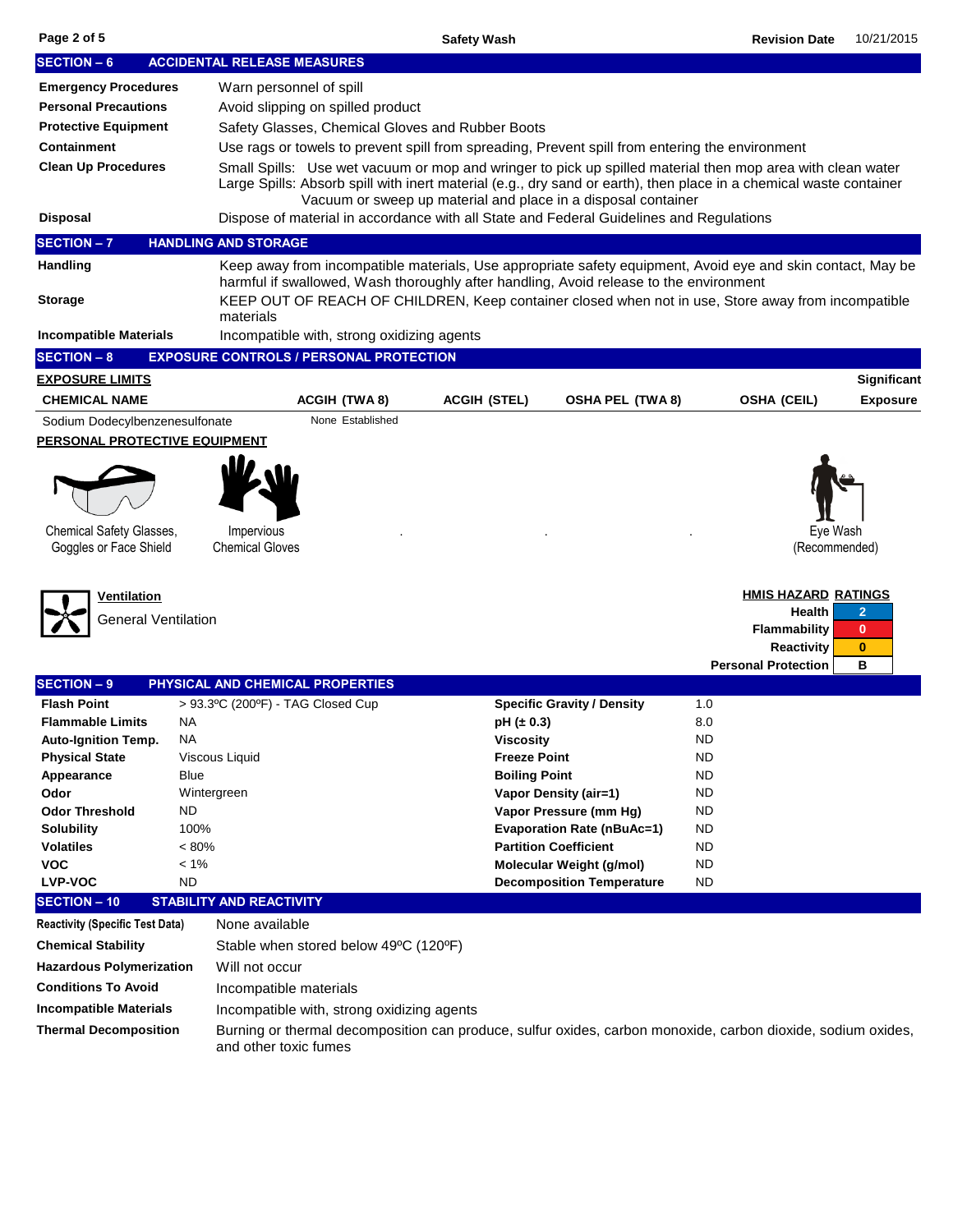| Page 3 of 5                                                                                                                                                                               |                                                                                |                                                     | <b>Safety Wash</b>                                                                                                       |                              |                                      | <b>Revision Date</b> | 10/21/2015            |
|-------------------------------------------------------------------------------------------------------------------------------------------------------------------------------------------|--------------------------------------------------------------------------------|-----------------------------------------------------|--------------------------------------------------------------------------------------------------------------------------|------------------------------|--------------------------------------|----------------------|-----------------------|
| <b>SECTION - 11</b>                                                                                                                                                                       |                                                                                | <b>TOXICOLOGICAL INFORMATION</b>                    |                                                                                                                          |                              |                                      |                      |                       |
| <b>ROUTES OF EXPOSURE</b>                                                                                                                                                                 |                                                                                |                                                     |                                                                                                                          |                              |                                      |                      |                       |
|                                                                                                                                                                                           | Eyes (Yes), Skin (Yes), Ingestion (Yes)                                        |                                                     |                                                                                                                          |                              |                                      |                      |                       |
|                                                                                                                                                                                           |                                                                                | <b>ACUTE SYMPTOMS OF SINGLE OVEREXPOSURE</b>        |                                                                                                                          |                              |                                      |                      |                       |
| Eyes                                                                                                                                                                                      |                                                                                |                                                     | Can cause serious eye irritation, redness, tearing, or pain                                                              |                              |                                      |                      |                       |
| <b>Skin</b>                                                                                                                                                                               |                                                                                | Can cause skin irritation                           |                                                                                                                          |                              |                                      |                      |                       |
| Inhalation                                                                                                                                                                                | Not applicable                                                                 |                                                     |                                                                                                                          |                              |                                      |                      |                       |
| Ingestion                                                                                                                                                                                 |                                                                                |                                                     | May be harmful if swallowed, Can cause irritation, of the mouth, throat, and esophagus                                   |                              |                                      |                      |                       |
|                                                                                                                                                                                           |                                                                                |                                                     | <b>CHRONIC SYMPTOMS OF PROLONGED OR REPEATED OVEREXPOSURE</b>                                                            |                              |                                      |                      |                       |
| Eyes                                                                                                                                                                                      |                                                                                |                                                     | Causes serious eye irritation, redness, tearing, or pain                                                                 |                              |                                      |                      |                       |
| <b>Skin</b>                                                                                                                                                                               |                                                                                | Causes skin irritation, redness, drying or cracking |                                                                                                                          |                              |                                      |                      |                       |
| <b>Inhalation</b>                                                                                                                                                                         |                                                                                | Spray mist may cause mild irritation                |                                                                                                                          |                              |                                      |                      |                       |
| Ingestion                                                                                                                                                                                 |                                                                                |                                                     | May be harmful if swallowed, Causes irritation, of the mouth, throat, and esophagus                                      |                              |                                      |                      |                       |
| <b>Acute Tox Calculated</b>                                                                                                                                                               |                                                                                | Oral:<br>$2,505$ mg/kg                              | Dermal:                                                                                                                  | 7,998 mg/kg                  | Inhaled:                             |                      | mg/L                  |
| <b>Acute Tox Category</b>                                                                                                                                                                 |                                                                                |                                                     | Not applicable (Oral >2,000 mg/kg), No Data or NA (Dermal > 5000 mg/kg), No Data or NA (Inhaled >12.5 mg/L) Dust or Mist |                              |                                      |                      |                       |
| <b>Additional Info</b>                                                                                                                                                                    |                                                                                |                                                     |                                                                                                                          |                              |                                      |                      |                       |
| <b>Target Organs</b>                                                                                                                                                                      |                                                                                | Eyes (Lens or cornea), Skin                         |                                                                                                                          |                              |                                      |                      |                       |
| <b>Medical Conditions</b>                                                                                                                                                                 |                                                                                |                                                     | Preexisting, eye, skin, disorders may be aggravated by exposure to this product                                          |                              |                                      |                      |                       |
| <b>Notes to Physician</b>                                                                                                                                                                 |                                                                                |                                                     | In case of ingestion, gastric lavage with activated charcoal can be used promptly to prevent absorption                  |                              |                                      |                      |                       |
|                                                                                                                                                                                           |                                                                                |                                                     | CARCINOGENIC – This product contains concentrations above 0.1% of the following:                                         |                              |                                      |                      |                       |
| <u>CHEMICAL NAME</u>                                                                                                                                                                      | <b>NTP</b>                                                                     |                                                     | <b>ACGIH</b>                                                                                                             | <b>IARC</b>                  |                                      | <b>GHS Category</b>  |                       |
| None Listed                                                                                                                                                                               | <b>NA</b>                                                                      |                                                     | <b>NA</b>                                                                                                                | <b>NA</b>                    |                                      | <b>NA</b>            |                       |
|                                                                                                                                                                                           |                                                                                |                                                     | MUTAGENIC AND REPRODUCTIVE EFFECTS – This product contains concentrations above 0.1% of the following:                   |                              |                                      |                      |                       |
| <b>CHEMICAL NAME</b>                                                                                                                                                                      |                                                                                | <b>Germ Cell Mutagenicity</b>                       |                                                                                                                          | <b>Toxic to Reproduction</b> |                                      |                      |                       |
| None Listed                                                                                                                                                                               | NA                                                                             |                                                     |                                                                                                                          | <b>NA</b>                    |                                      |                      |                       |
|                                                                                                                                                                                           | <b>COMPONENTS ACUTE TOXICITY</b>                                               |                                                     |                                                                                                                          |                              |                                      |                      |                       |
| <b>CHEMICAL NAME</b>                                                                                                                                                                      |                                                                                | <b>Type</b><br><u>Form</u>                          | <b>Subject</b>                                                                                                           | <b>Result Value</b>          | <b>Exposure Time</b>                 |                      | <b>GHS Category</b>   |
|                                                                                                                                                                                           | Sodium dodecylbenzenesulfonate                                                 | LD50<br>Oral                                        | Rat                                                                                                                      | 438 mg/kg                    |                                      |                      | 4 (>300, ≤2000 mg/kg) |
|                                                                                                                                                                                           |                                                                                | LD50<br>Dermal                                      | Rabbit                                                                                                                   | 2,001 mg/kg                  |                                      |                      | (>2000 mg/kg)         |
| <b>SECTION - 12</b>                                                                                                                                                                       | <b>ECOLOGICAL INFORMATION</b>                                                  |                                                     |                                                                                                                          |                              |                                      |                      |                       |
| <b>CHEMICAL NAME</b>                                                                                                                                                                      |                                                                                | <u>Type</u>                                         | <b>Subject Subject Latin</b>                                                                                             |                              | <b>Result Value Exposure Time</b>    |                      | <b>GHS Category</b>   |
|                                                                                                                                                                                           | Sodium dodecylbenzenesulfonate                                                 | LD50                                                | Rainbow Trout (Oncorhynchus mykiss)                                                                                      | $3.2 \text{ mg/L}$           | 96 Hours                             |                      | 2 (>1, ≤10 mg/L)      |
|                                                                                                                                                                                           | <b>Presistence And Degradability</b>                                           |                                                     | This product is inherently biodegradable according to the OECD definition                                                |                              |                                      |                      |                       |
| <b>Bioaccumulative Potential</b>                                                                                                                                                          |                                                                                | No data available                                   |                                                                                                                          |                              |                                      |                      |                       |
| <b>Mobility In Soil</b>                                                                                                                                                                   |                                                                                | No data available                                   |                                                                                                                          |                              |                                      |                      |                       |
|                                                                                                                                                                                           | <b>Other Adverse Effects</b><br>May be harmful to aquatic life                 |                                                     |                                                                                                                          |                              |                                      |                      |                       |
| <b>SECTION - 13</b><br><b>DISPOSAL CONSIDERATIONS</b>                                                                                                                                     |                                                                                |                                                     |                                                                                                                          |                              |                                      |                      |                       |
| DO NOT DUMP INTO ANY STORM SEWERS, ON THE GROUND, OR INTO ANY BODY OF WATER                                                                                                               |                                                                                |                                                     |                                                                                                                          |                              |                                      |                      |                       |
| Dispose of any waste in accordance with all State and Federal Guidelines and Regulations                                                                                                  |                                                                                |                                                     |                                                                                                                          |                              |                                      |                      |                       |
| <b>ENVIRONMENTAL FATE</b>                                                                                                                                                                 |                                                                                |                                                     |                                                                                                                          |                              |                                      |                      |                       |
| Under RCRA rules, it is the responsibility of the user of the product to determine, at the time of disposal, whether the material is a<br>hazardous waste.                                |                                                                                |                                                     |                                                                                                                          |                              |                                      |                      |                       |
| Chemical additions, processing or otherwise altering this material may make the waste management information presented in this SDS<br>incomplete, inaccurate, or otherwise inappropriate. |                                                                                |                                                     |                                                                                                                          |                              |                                      |                      |                       |
| <b>SECTION - 14</b><br><b>TRANSPORT INFORMATION</b>                                                                                                                                       |                                                                                |                                                     |                                                                                                                          |                              |                                      |                      |                       |
| <b>DOT CLASSIFICATION</b>                                                                                                                                                                 |                                                                                |                                                     |                                                                                                                          |                              |                                      |                      |                       |
|                                                                                                                                                                                           | <b>UN Number</b><br><b>Proper Shipping Name</b> n.o.s. (Chemicals) or "Limits" |                                                     |                                                                                                                          |                              |                                      |                      |                       |
| Not Regulated                                                                                                                                                                             |                                                                                |                                                     | Non Hazardous - Compounds Cleaning Liquid                                                                                |                              |                                      |                      |                       |
|                                                                                                                                                                                           | <b>Hazard Class Packing Group</b>                                              | <b>Label Codes</b>                                  | <b>Reportable Quantity (lbs)</b>                                                                                         | <b>Response</b>              | <b>Marine Pollutant</b> Hazard Label |                      | <b>Secondary</b>      |
| None                                                                                                                                                                                      | None                                                                           | None                                                | None                                                                                                                     | 154                          | No                                   |                      |                       |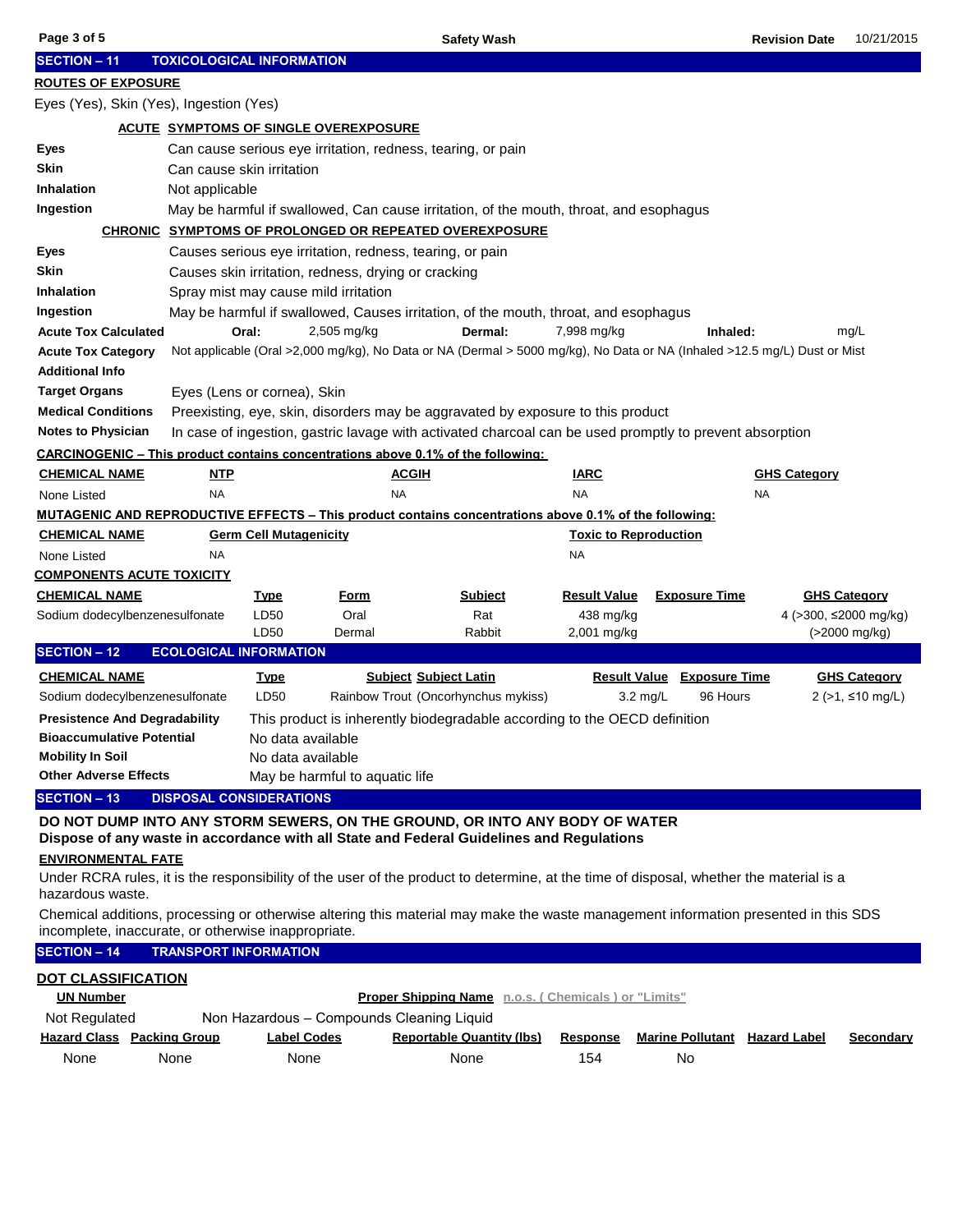| <b>SECTION - 15</b>              | <b>REGULATORY INFORMATION</b> |                            |                                    |                       |                            |                    |                            |                          |                                                                                                     |                  |           |                                                                                     |           |                               |
|----------------------------------|-------------------------------|----------------------------|------------------------------------|-----------------------|----------------------------|--------------------|----------------------------|--------------------------|-----------------------------------------------------------------------------------------------------|------------------|-----------|-------------------------------------------------------------------------------------|-----------|-------------------------------|
| <b>TSCA</b>                      |                               |                            |                                    |                       |                            |                    |                            |                          |                                                                                                     |                  |           |                                                                                     |           |                               |
| <b>CHEMICAL NAME</b>             |                               |                            | Sec 8(b) Inventory                 |                       |                            |                    | Sec 8(d) Health And Safety |                          | Sec 4(a) Chemical Test Rules                                                                        |                  |           |                                                                                     |           | Sec 12(b) Export Notification |
| Sodium Dodecylbenzene Sulfonate  |                               |                            | Yes                                |                       |                            |                    |                            |                          |                                                                                                     |                  |           |                                                                                     |           |                               |
| <b>REPORTABLE QUANTITIES</b>     |                               | <b>Extremely Hazardous</b> |                                    |                       | <b>Reportable Quantity</b> |                    |                            |                          | <b>Emission Reporting</b>                                                                           |                  |           |                                                                                     |           |                               |
| <b>CHEMICAL NAME</b>             |                               |                            | EPCRA TPQ Sec 302 EPCRA RQ Sec 304 |                       |                            |                    | <b>CERCLA RQ Sec 103</b>   |                          |                                                                                                     | TRI Sec 313      |           | <b>RCRA Code</b>                                                                    |           | RMP TQ Sec 112r               |
| None Listed                      |                               |                            |                                    |                       |                            |                    |                            |                          |                                                                                                     |                  |           |                                                                                     |           |                               |
| <b>SARA</b>                      |                               |                            | Section 311                        |                       |                            |                    |                            |                          | Section 311 / 312 Hazards                                                                           |                  |           |                                                                                     |           |                               |
| <b>CHEMICAL NAME</b>             |                               |                            | <b>Hazardous Chemical</b>          |                       |                            | Acute              |                            | <b>Chronic</b>           |                                                                                                     | <b>Flammable</b> |           | <b>Pressure</b>                                                                     |           | <b>Reactive</b>               |
| Sodium Dodecylbenzene Sulfonate  |                               |                            | Yes                                |                       |                            |                    |                            |                          |                                                                                                     |                  |           |                                                                                     |           |                               |
| <b>RIGHT TO KNOW</b>             |                               |                            |                                    |                       |                            |                    | <b>STATE</b>               |                          |                                                                                                     |                  |           |                                                                                     |           |                               |
| <b>CHEMICAL NAME</b>             |                               | <b>CA</b>                  | <b>CT</b>                          | FL.                   | IL.                        | LA                 | <b>NJ</b>                  | <b>NY</b>                | PA                                                                                                  | MI               | <b>MN</b> | <b>MA</b>                                                                           | <b>RI</b> | WI                            |
| Sodium dodecylbenzenesulfonate   |                               |                            |                                    |                       |                            |                    | Yes                        |                          | Yes                                                                                                 |                  |           | Yes                                                                                 |           |                               |
| <b>CALIFORNIA</b>                |                               |                            |                                    |                       |                            |                    |                            |                          |                                                                                                     |                  |           | WARNING! This product contains chemicals known to the state of California to cause: |           |                               |
| <b>CHEMICAL NAME</b>             |                               | CAS#                       |                                    | <b>Birth Defects</b>  |                            |                    |                            | <b>Reproductive Harm</b> |                                                                                                     | Carcinogen       |           |                                                                                     |           | Developmental                 |
| None Listed                      |                               |                            |                                    |                       |                            |                    |                            |                          |                                                                                                     |                  |           |                                                                                     |           |                               |
| <b>CLEAN AIR WATER ACTS</b>      |                               |                            |                                    | <b>Clean Air Acts</b> |                            |                    |                            |                          |                                                                                                     |                  |           | <b>Clean Water Acts</b>                                                             |           |                               |
| <b>CHEMICAL NAME</b>             |                               | CAS#                       |                                    | <b>HAP</b>            |                            |                    | Ozone Class 1              |                          | <b>Ozone Class 2</b>                                                                                |                  | <b>HS</b> | <b>PP</b>                                                                           |           | <b>TP</b>                     |
| None Listed                      |                               |                            |                                    |                       |                            |                    |                            |                          |                                                                                                     |                  |           |                                                                                     |           |                               |
| <b>INTERNATIONAL REGULATIONS</b> |                               |                            |                                    |                       |                            |                    |                            |                          | - The components of this product are listed on the chemical inventories of the following countries: |                  |           |                                                                                     |           |                               |
| <b>CHEMICAL NAME</b>             |                               | Australia                  |                                    |                       | Canada                     |                    | Europe (EINECS)            |                          | Japan                                                                                               |                  |           | Korea                                                                               |           | <b>UK</b>                     |
| Sodium Dodecylbenzene Sulfonate  |                               | Yes                        |                                    |                       | Yes                        |                    | Yes                        |                          | Yes                                                                                                 |                  |           | Yes                                                                                 |           | Yes                           |
| <b>WHMIS Classification</b>      |                               |                            |                                    |                       |                            |                    |                            |                          |                                                                                                     |                  |           |                                                                                     |           |                               |
| <b>CHEMICAL NAME</b>             |                               |                            | <b>DSL</b>                         | <b>Class</b>          |                            | <b>Description</b> |                            |                          |                                                                                                     |                  |           |                                                                                     |           |                               |
| None Listed                      |                               |                            |                                    |                       |                            |                    |                            |                          |                                                                                                     |                  |           |                                                                                     |           |                               |